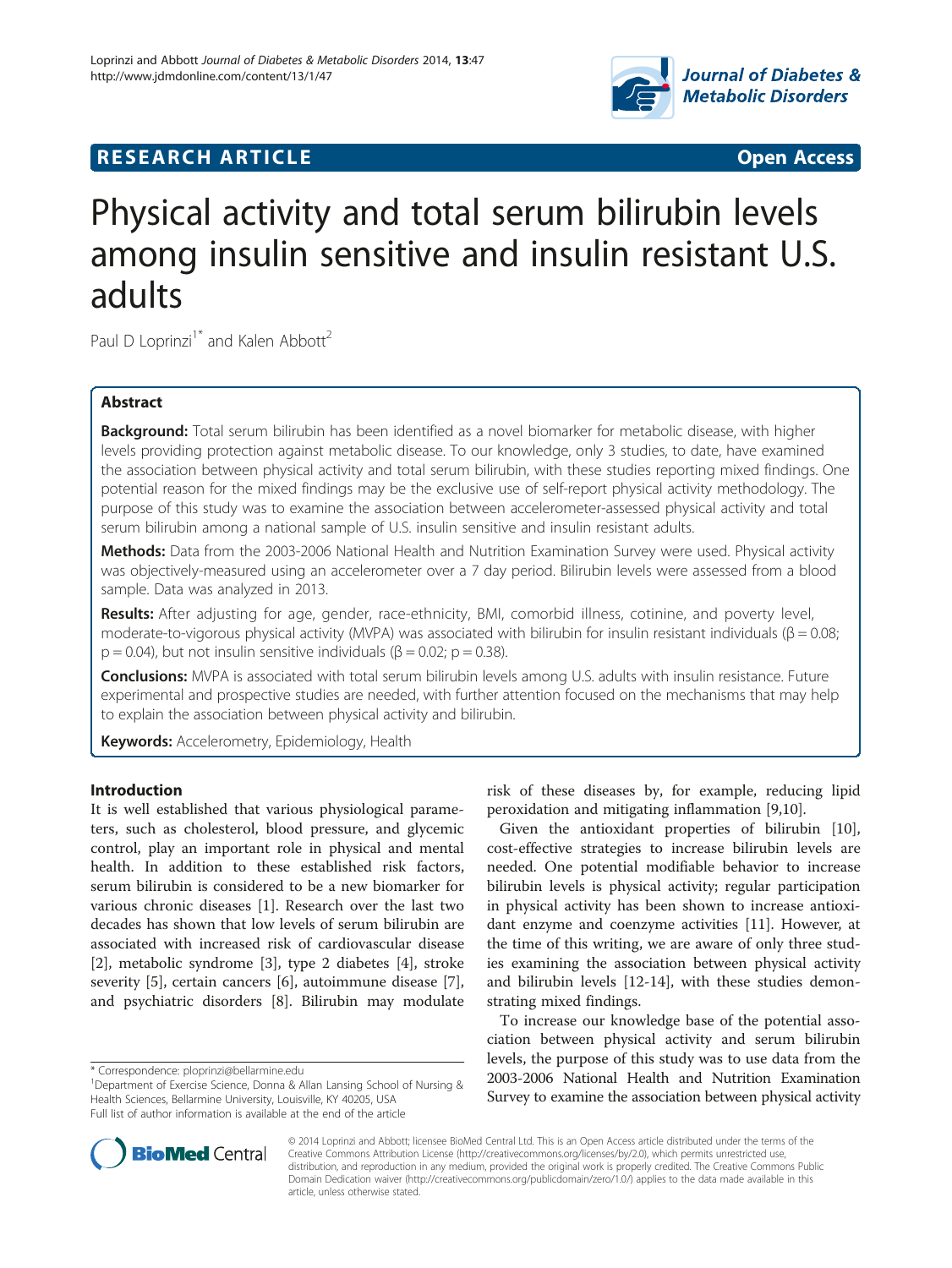and serum bilirubin levels among U.S. adults. To overcome the self-report physical activity limitations of previous studies on this topic, this study will employ an objectivemeasure of physical activity (i.e., accelerometry). Given the protective effect of high total serum bilirubin levels in preventing diabetes [\[15\]](#page-4-0), focus of the present study will be to examine the association between accelerometer-assessed physical activity and total serum bilirubin levels among insulin sensitive and insulin resistant adults.

# Methods

#### Study design and participants

Data from the 2003-2006 National Health and Nutrition Examination Survey (NHANES) were used. NHANES is an ongoing survey conducted by the National Center for Health Statistics. NHANES evaluates a representative sample of non-institutionalized U.S. civilians, selected by a complex, multistage probability design. Briefly, participants are interviewed in their home and then subsequently examined in a mobile examination center. NHANES data is publically available data, with the authors using NHANES data for secondary analyses. All procedures for data collection were approved by the National Center for Health Statistics ethics review board, and all participants provided written informed consent prior to data collection. For the present analyses, 2,070 participants provided data for the study variables.

# Determination of insulin sensitivity and insulin resistance

The Homeostasis Model Assessment (HOMA) was used to evaluate insulin resistance using the following formula: fasting serum insulin  $(uU/mL) \times$  fasting plasma glucose  $(mmol/L) / 22.5$  [[16](#page-4-0)].

Participants were classified as insulin sensitive if their HOMA score was  $\leq 2.6$ , with a HOMA score > 2.6 used to denote insulin resistance [[17](#page-4-0)]. The Tosoh AIA-PACK IRI, a two-site immunoenzymometric assay, was used to measure blood insulin levels, with glucose measured spectrophotometrically. Details of the assessment of insulin and glucose have been previously described [[18](#page-4-0)].

# Determination of total serum bilirubin

Total serum bilirubin was measured in mg/dL using the LX20, which uses a timed-endpoint Diazo method to measure the total concentration of bilirubin. Details have been previously described [\[19](#page-4-0)].

# Determination of physical activity

2003-2006 NHANES participants were asked to wear an ActiGraph 7164 accelerometer during all activities, except water-based activities and while sleeping. Prior to the participant's examination, accelerometers were initialized to collect data in one minute time periods. Estimates for time spent in moderate-to-vigorous physical activity (MVPA) were summarized in 10-minute bout periods [[20](#page-4-0)]. Activity counts per minute of  $\geq 2020$  were used to denote MVPA intensity [[21\]](#page-4-0). Nonwear was defined by a period of a minimum of 60 consecutive minutes of zero activity counts, with the allowance of 1-2 minutes of activity counts between 0 and 100 [[21](#page-4-0)]. For the analyses described here, only those participants with at least 4 days with 10 or more hours per day of monitoring data were included in the analyses [\[21\]](#page-4-0).

# Covariates

Information about age, gender, and race-ethnicity were obtained from a questionnaire. As a measure of socioeconomic status, poverty-to-income ratio (PIR) was assessed, with a PIR value below 1 considered below the poverty threshold. The PIR is calculated by dividing the family income by the poverty guidelines, which is specific to the family size, year assessed, and state of residence. Serum cotinine was measured as a marker of active smoking status or environmental exposure to tobacco (i.e., passive smoking). Serum cotinine was measured by an isotope dilution-high performance liquid chromatography/atmospheric pressure chemical ionization tandem mass spectrometry. BMI was calculated from measured weight and height (weight in kilograms divided by the square of height in meters). A comorbidity index count variable was created [\[22\]](#page-4-0). Participants were classified as having 0 or 1+ comorbidities based on self-report of the following chronic diseases/events: arthritis, coronary heart disease, heart attack, congestive heart failure, stroke, cancer, emphysema, chronic bronchitis, asthma, or hypertension.

# Data analysis

All statistical analyses (STATA, version 12.0, College Station, TX) accounted for the complex survey design used in NHANES by using survey sample weights, clustering, and primary sampling units. Data was analyzed in 2013. Means and standard errors were calculated for continuous variables and proportions were calculated for categorical variables. An adjusted Wald test was used to examine differences for continuous variables and a design-based likelihood ratio test was used for categorical variables. Consistent with other studies [\[13](#page-4-0)], bilirubin levels across tertiles of MVPA were examined. The median bilirubin of the MVPA tertiles was fit as a continuous variable to estimate the trend across MVPA tertiles in a linear regression model. To further examine the association between MVPA and bilirubin (outcome variable), multivariable linear regression analysis was employed. Two models were computed: one for insulin sensitive participants and another for those with evidence of insulin resistance. Models controlled for age, gender, race-ethnicity,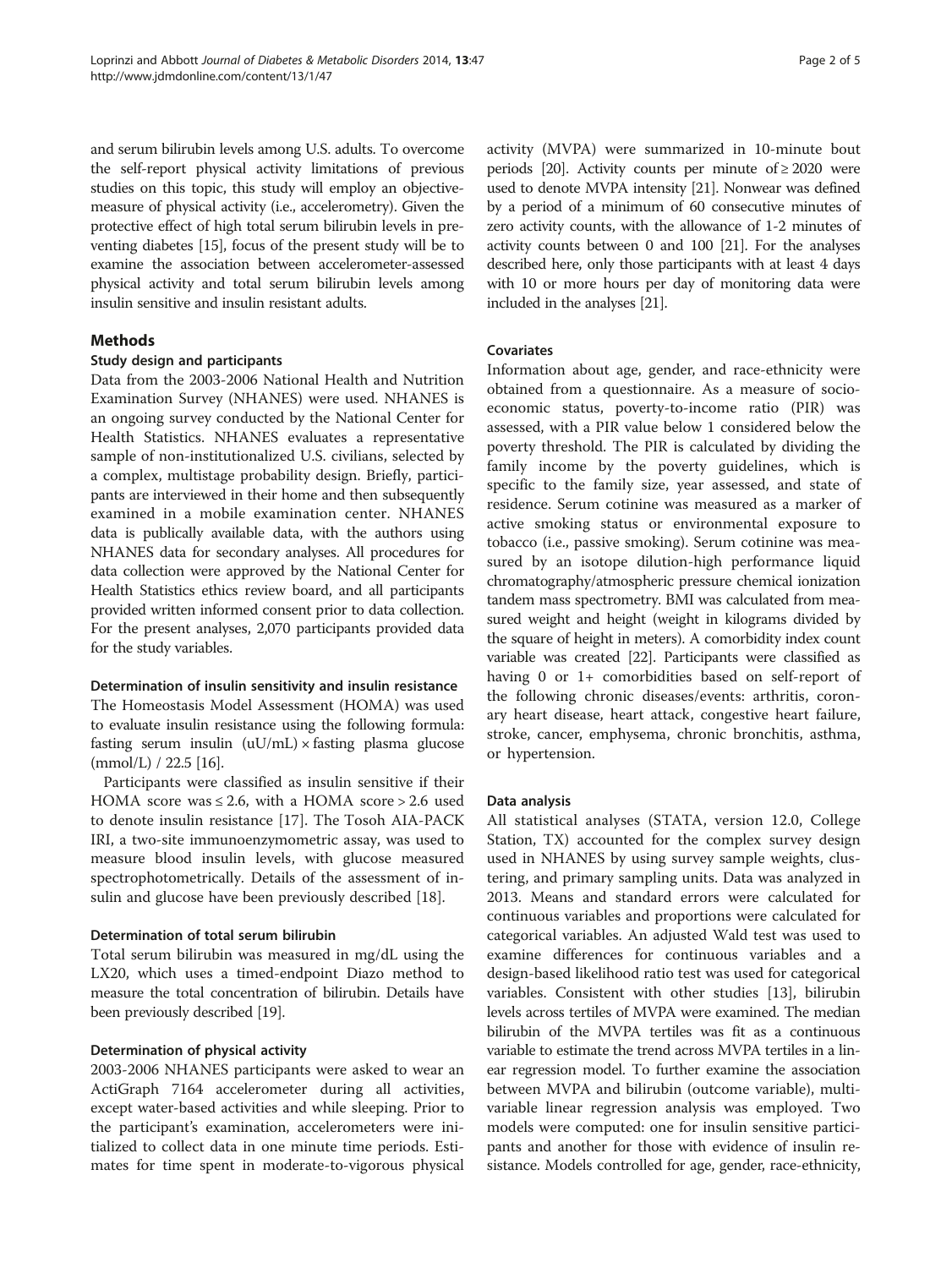BMI, comorbidity index, cotinine, and poverty level. A  $p < 0.05$  denoted statistical significance for all analyses.

#### Results

Table 1 reports study variable characteristics among insulin sensitive and insulin resistant participants. Insulin resistant, compared to insulin sensitive participants, were older, more likely to be male, less likely to be of non-Hispanic white origin, had a higher BMI, were more likely to be in a worse poverty level, were more likely to have comorbid illness, engaged in less MVPA, and had lower (worse) bilirubin levels.

Table [2](#page-3-0) reports bilirubin levels across tertiles of MVPA for both insulin sensitive and insulin resistant individuals. For both insulin sensitive and insulin resistant individuals, there was a dose-response relationship between MVPA and bilirubin, with individuals engaging in more MVPA having higher bilirubin levels.

Table [3](#page-3-0) shows the multivariable linear regression analysis further delineating the relationship between MVPA and bilirubin (outcome variable). After adjusting for age, gender, race-ethnicity, BMI, comorbid illness, cotinine, and poverty level, MVPA was associated with bilirubin for insulin resistant individuals ( $\beta = 0.08$ ;  $p = 0.04$ ), but not insulin sensitive individuals ( $\beta = 0.02$ ;  $p = 0.38$ ).

among insulin resistant adults, but not insulin sensitive adults. Among insulin resistant individuals, for every 30 minute increase in MVPA, there was a 0.08 mg/dL increase in bilirubin. As reported elsewhere [[13](#page-4-0)], bilirubin changes of this magnitude (i.e.,  $\langle 0.1 \text{ mg/dL} \rangle$  have been shown to associate with an approximate 3% decreased risk of peripheral vascular disease, 4% reduced risk of stroke, and a 5% reduced risk of cardiovascular disease. This study is novel, as, to our knowledge, no studies to date have examined the association between objectively-measured physical activity and bilirubin.

At the time of this writing, we are aware of only 3 other studies that have examined the independent effects of physical activity on bilirubin levels. In 2008, Devries et al. [\[12\]](#page-4-0) reported no association between cycling training and bilirubin levels in lean or obese adults. In 2012, Swift et al. [[13](#page-4-0)], did, however, demonstrate a positive association between 6 months of aerobic exercise training and bilirubin levels among insulin resistant adults, with no association found for insulin sensitive adults. Most recently, in 2013, Tanaka et al. [[14\]](#page-4-0) reported no association between self-reported physical activity and bilirubin levels.

Our findings are similar to those of Swift et al. [\[13](#page-4-0)] in that physical activity was associated with bilirubin for insulin resistant but not insulin sensitive adults. It is difficult to explain why physical activity was only associated with bilirubin among insulin resistant adults. A possible explanation, however, is that insulin resistant individuals had lower bilirubin levels when compared to insulin

# **Discussion**

The major finding of this study was that accelerometerdetermined MVPA was positively associated with bilirubin

Table 1 Characteristics of insulin sensitive and insulin resistant participants, NHANES 2003-2006

|                                    | Mean/Proportion (95% CI)      |                          |                     |
|------------------------------------|-------------------------------|--------------------------|---------------------|
| Variable                           | Insulin sensitive             | Insulin resistant        | $P-Value^{\dagger}$ |
|                                    | $(HOMA \leq 2.6)$ (n = 1,238) | $(HOMA > 2.6)$ (n = 832) |                     |
| Age, yr                            | 47.3 (46.1-48.5)              | 49.6 (48.1-51.1)         | 0.002               |
| % Male                             | 45.0 (41.4-48.5)              | 53.7 (50.3-57.2)         | 0.001               |
| Race-Ethnicity, %                  |                               |                          | 0.0007              |
| Mexican American                   | $7.2$ (4.8-9.6)               | $10.1$ (6.7-13.5)        |                     |
| Non-Hispanic White                 | 75.0 (69.8-80.1)              | 70.9 (65.3-76.6)         |                     |
| Non-Hispanic Black                 | $8.4(5.9-11.0)$               | $12.1 (8.7 - 15.5)$      |                     |
| Other                              | $9.2(6.6-11.9)$               | $6.6$ $(4.4-8.9)$        |                     |
| Body Mass Index, kg/m <sup>2</sup> | 26.6 (26.3-26.9)              | 33.1 (32.4-33.9)         | < 0.0001            |
| Cotinine, ng/mL                    | 55.5 (46.4-64.6)              | 49.8 (40.0-59.6)         | 0.39                |
| Poverty-to-Income Ratio            | $3.3(3.1-3.4)$                | $3.1(2.9-3.2)$           | 0.01                |
| Comorbidity Index, %               |                               |                          | < 0.0001            |
| 0 Comorbidities                    | 53.1 (49.6-56.7)              | 34.8 (31.5-38.1)         |                     |
| 1+ Comorbidities                   | 46.8 (43.2-50.3)              | 65.1 (61.8-68.4)         |                     |
| MVPA, min/day                      | $7.4(6.6-8.2)$                | $5.0(4.0-6.0)$           | 0.0001              |
| Bilirubin, mg/dL                   | $0.79(0.76 - 0.81)$           | $0.76$ (0.73-0.78)       | 0.01                |

† An adjusted Wald test was used to examine differences for continuous variables and a design-based likelihood ratio test was used for categorical variables.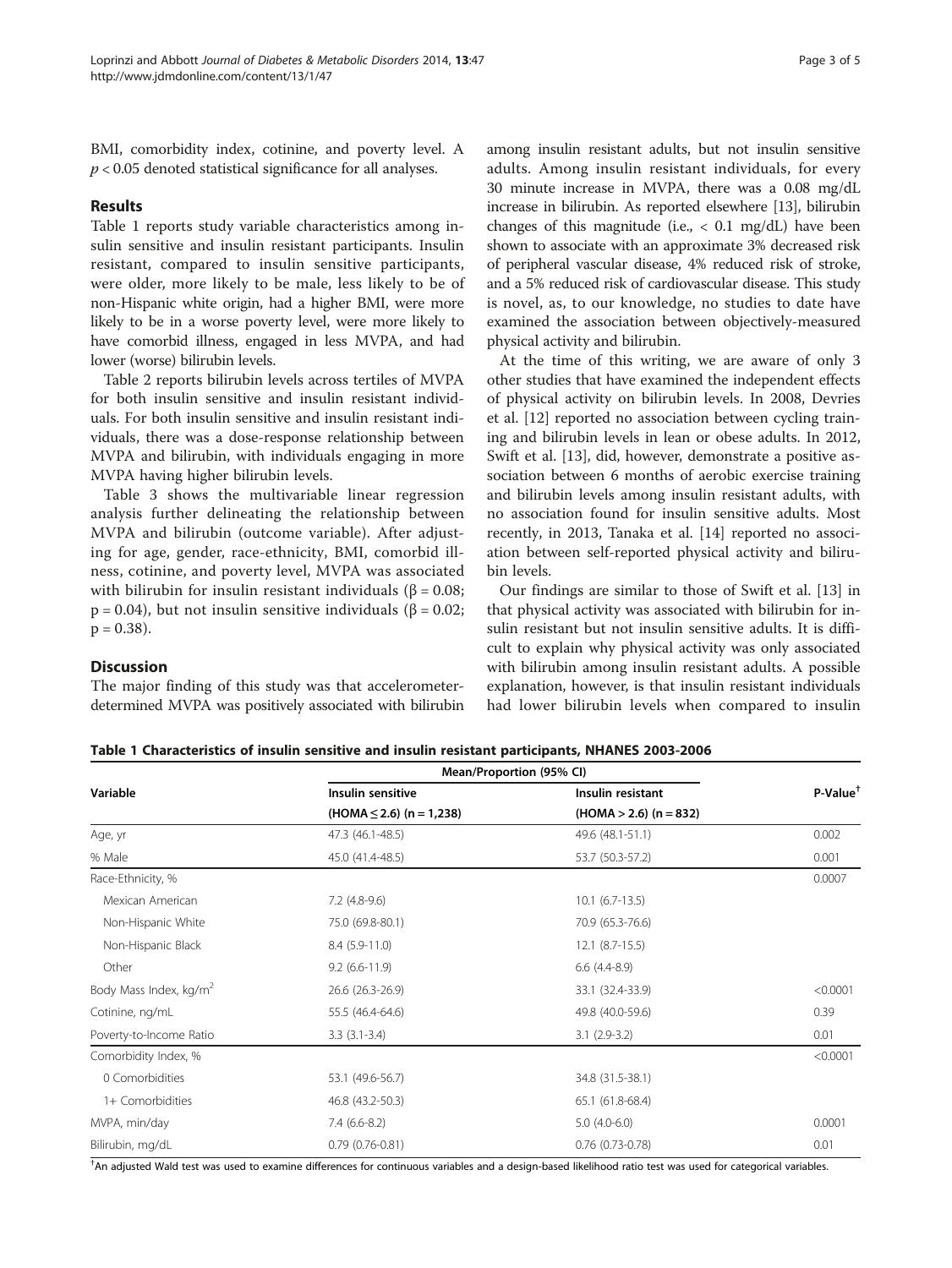|                        | <b>MVPA Tertile 1</b>                                   | <b>MVPA Tertile 2</b>                                        | <b>MVPA Tertile 3</b>    | P-Value <sup>+</sup> |  |  |
|------------------------|---------------------------------------------------------|--------------------------------------------------------------|--------------------------|----------------------|--|--|
|                        | $(0 \text{ min/day})$                                   | $(2.2 \text{ min/day})$                                      | $(16.6 \text{ min/day})$ |                      |  |  |
|                        |                                                         | Insulin Sensitive Participants (HOMA $\leq$ 2.6) (n = 1,238) |                          |                      |  |  |
| Total Bilirubin, mg/dL | $0.74(0.71-0.78)$                                       | $0.82(0.77-0.87)$                                            | $0.83(0.78-0.86)$        | 0.001                |  |  |
|                        | Insulin Resistant Participants (HOMA $>$ 2.6) (n = 832) |                                                              |                          |                      |  |  |
| Total Bilirubin, mg/dL | $0.73(0.70-0.76)$                                       | $0.77(0.71-0.82)$                                            | $0.81(0.75-0.86)$        | 0.03                 |  |  |

<span id="page-3-0"></span>Table 2 Mean (95% CI) bilirubin levels across physical activity tertiles among insulin sensitive and insulin resistant participants, NHANES 2003-2006

† The median bilirubin of the MVPA tertiles was fit as a continuous variable to estimate the trend across MVPA tertiles in a linear regression model. MVPA = Moderate-to-vigorous physical activity.

sensitive individuals, which may allow for greater change in bilirubin from physical activity.

Our findings do differ from those of Devries et al. [[12](#page-4-0)] and Tanaka et al. [[14\]](#page-4-0) who reported null findings between physical activity and bilirubin. Although speculative, the null findings reported by Devries et al. [\[12\]](#page-4-0) and Tanaka et al. [[14\]](#page-4-0) may be, in part, from the methodology employed. Tanaka et al. [[14](#page-4-0)] utilized self-report physical activity methodology, which may have attenuated the association toward the null given the considerable measurement error associated with self-report physical activity [\[23](#page-4-0)]. The null findings by Devries et al. [\[12\]](#page-4-0) may also have been a result of the mode of exercise (i.e., cycling). Increased heel-strike, weight bearing physical activity may facilitate increased hemooxygnase-1 activity (HO-1) [\[24](#page-4-0)], which is the enzyme responsible for the conversion of biliverin to bilirubin. In addition to increases in HO-1 activity, other potential mechanisms include weight-bearing physical activity-induced hemolysis (due to increased heel strike) [[13,24\]](#page-4-0). Speculatively, cycling training may not be sufficient enough to increase the activity of the HO-1 system or induce hemolysis.

Limitations of the present study include the crosssectional design, rendering causal inferences not possible. Additionally, and although total bilirubin are linked with cardiovascular risk [\[2,25,26\]](#page-4-0), it was not possible to assess other components of bilirubin, such as free, conjugated or unconjugated bilirubin. Further, insulin sensitivity and insulin resistance was determined using the surrogate HOMA-IR method, as opposed to, for example, the hyperinsulinemic euglycemic clamp method. Despite these limitations, major strengths of this study include an investigation of this understudied topic, using an objective measure of physical activity, and employing a nationally representative sample of U.S. adults.

| Variable                      | $\Delta$ (95% CI) in Bilirubin (mg/dL) <sup>†</sup> |         |                                      |         |  |  |
|-------------------------------|-----------------------------------------------------|---------|--------------------------------------|---------|--|--|
|                               | Insulin sensitive                                   | P       | Insulin resistant                    | P       |  |  |
|                               | $(HOMA \leq 2.6)$ (n = 1,238)                       |         | $(HOMA > 2.6)$ (n = 832)             |         |  |  |
| MVPA <sup>#</sup>             | 0.02 (-0.02 to 0.07)                                | 0.38    | $0.08$ (0.001 to 0.16)               | 0.04    |  |  |
| Covariates                    |                                                     |         |                                      |         |  |  |
| Age, 1 yr older               | $-0.0003$ ( $-0.001$ to $0.001$ )                   | 0.59    | 0.001 (-0.00007 to 0.002)            | 0.06    |  |  |
| Female vs. Male               | $-0.19$ $(-0.22$ to $-0.16)$                        | < 0.001 | $-0.15$ ( $-0.20$ to $-0.11$ )       | < 0.001 |  |  |
| Race-Ethnicity                |                                                     |         |                                      |         |  |  |
| Mexican American vs. White    | $-0.02$ ( $-0.07$ to 0.02)                          | 0.35    | $-0.03$ ( $-0.08$ to $0.01$ )        | 0.21    |  |  |
| Black vs. White               | $-0.02$ ( $-0.07$ to 0.01)                          | 0.24    | $-0.05$ ( $-0.10$ to $-0.004$ )      | 0.03    |  |  |
| Other vs. White               | $-0.01$ ( $-0.09$ to 0.06)                          | 0.71    | $-0.05$ ( $-0.15$ to 0.05)           | 0.35    |  |  |
| BMI, 1 $\text{kg/m}^2$ higher | $-0.006$ ( $-0.01$ to $-0.002$ )                    | 0.006   | $-0.004$ ( $-0.006$ to $-0.001$ )    | 0.003   |  |  |
| 1+ Comorbidities vs. None     | $0.003$ (-0.04 to 0.04)                             | 0.88    | $0.02$ (-0.02 to 0.06)               | 0.33    |  |  |
| Cotinine, 1 ng/mL higher      | $-0.0002$ ( $-0.0003$ to $-0.00005$ )               | 0.01    | $-0.0001$ ( $-0.0002$ to $0.00007$ ) | 0.25    |  |  |
| PIR, 1 unit higher            | $-0.001$ $(-0.01$ to $0.01)$                        | 0.86    | $0.002$ (-0.01 to 0.01)              | 0.74    |  |  |

Table 3 Multivariable linear regression analysis examining the association between physical activity and bilirubin (outcome variable) among insulin sensitive and insulin resistant participants, NHANES 2003-2006

† 2 multivariable linear regression models were computed; 1 for insulin sensitive participants and another for insulin resistant individuals.

‡ Expressed as a 30 unit/min change.

MVPA = Moderate-to-vigorous physical activity.

BMI = Body mass index.

PIR = Poverty-to-Income Ratio.